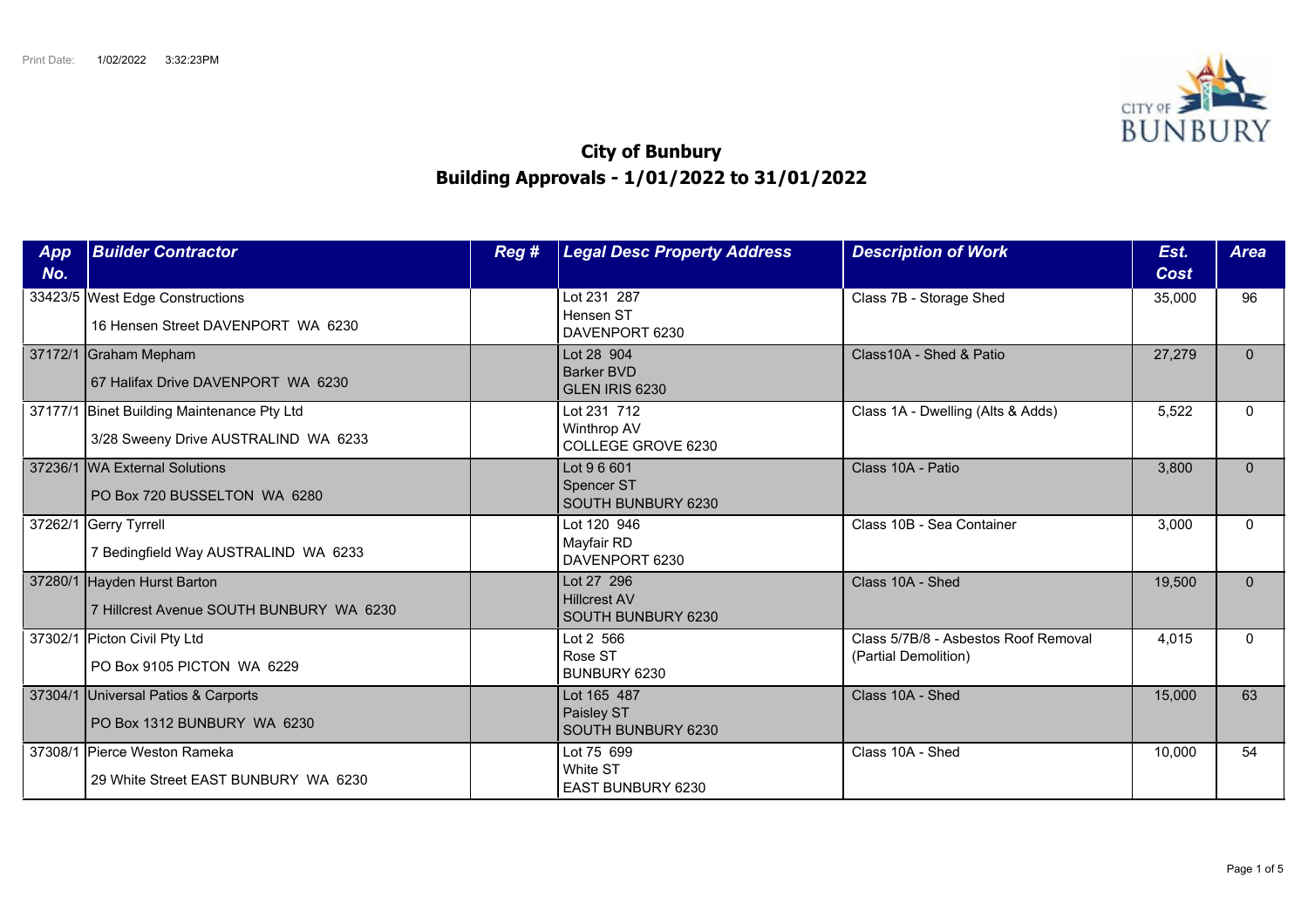| App<br>No. | <b>Builder Contractor</b>                                                                         | Reg#           | <b>Legal Desc Property Address</b>                  | <b>Description of Work</b>                     | Est.<br><b>Cost</b> | <b>Area</b>    |
|------------|---------------------------------------------------------------------------------------------------|----------------|-----------------------------------------------------|------------------------------------------------|---------------------|----------------|
| 37309/1    | Oliver Douglas McPherson<br>50 Wisbey Street CAREY PARK WA 6230                                   |                | Lot 359 714<br><b>Wisbey ST</b><br>CAREY PARK 6230  | Class 10B - Masonry Front Wall                 | 2,000               | $\Omega$       |
|            | 37327/1 Coast Enterprises Pty Ltd T/A Challis Builders<br>5/29 Bonnefoi Boulevard BUNBURY WA 6230 | 10943          | Lot 489 615<br><b>Stirling ST</b><br>BUNBURY 6230   | Class 9B - Senior Citizens Centre (New<br>UAT) | 109,615             | $\Omega$       |
|            | 37336/1 Xpress Patio, Sheds & Powdercoaters<br>2/64 Halifax Drive DAVENPORT WA 6230               |                | Lot 5 6 62<br><b>Blair ST</b><br>SOUTH BUNBURY 6230 | Class 10A - Shed                               | 14,700              | 64             |
|            | 37337/1   Wren Oil<br>PO Box 9050 PICTON WA 6229                                                  |                | Lot 8 276<br>Harris RD<br>PICTON 6229               | Class 8 - Workshop (Stage 1 Works)             | 15,500              | $\mathbf{0}$   |
|            | 37341/1 Outdoor World Bunbury<br>5 Sylvan Way DAVENPORT WA 6230                                   | $\overline{0}$ | Lot 1 630<br>Sweeny ST<br>CAREY PARK 6230           | Class 10A - Shed                               | 9,250               | 29             |
|            | 37342/1 CPR Outdoor Centre<br>67 Halifax Drive DAVENPORT WA 6230                                  | $\mathbf{0}$   | Lot 441 162<br>Darwin WY<br>COLLEGE GROVE 6230      | Class 10A - Patio                              | 3,096               | 6              |
|            | 37343/1 Xpress Patio, Sheds & Powdercoaters<br>2/64 Halifax Drive DAVENPORT WA 6230               |                | Lot 10 163<br>Davenport WY<br>WITHERS 6230          | Class 10A - Shed                               | 5.900               | 20             |
|            | 37344/1 Xpress Patio, Sheds & Powdercoaters<br>2/64 Halifax Drive DAVENPORT WA 6230               |                | Lot 81 699<br>White ST<br>EAST BUNBURY 6230         | Class 10A - Patio                              | 3,625               | 11             |
|            | 37345/1 John Anton Horwood<br>PO Box 77 SOUTH FREMANTLE WA 6162                                   |                | Lot 54 701<br>Wilkerson WY<br>WITHERS 6230          | Class 1A - Dwelling (Alts & Adds - Unit<br>A)  | 17,000              | $\overline{7}$ |
|            | 37352/1 Andrew Papas<br>13 Hibiscus Court EATON WA 6232                                           |                | Lot 111 22<br>Ashford PL<br>SOUTH BUNBURY 6230      | Class 10B - Retaining Wall                     | 17,000              | $\mathbf{0}$   |
|            | 37353/1 Colin Thomas Quaid                                                                        |                | Lot 26 188<br>Dwyer ST<br>EAST BUNBURY 6230         | Class 10A - Shed                               | 14,000              | $\mathbf{0}$   |
|            | 37357/1 CPR Outdoor Centre<br>67 Halifax Drive DAVENPORT WA 6230                                  | $\mathbf{0}$   | Lot 100 440<br>Montgomery RD<br>SOUTH BUNBURY 6230  | Class 10A - Carport                            | 6,220               | 19             |
|            | 37359/1 Glenda Kingdon<br>PO Box 1317 BUNBURY WA 6231                                             |                | Lot 65 536<br>Prosser ST<br>SOUTH BUNBURY 6230      | Class 10A - Patio                              | 300                 | $\Omega$       |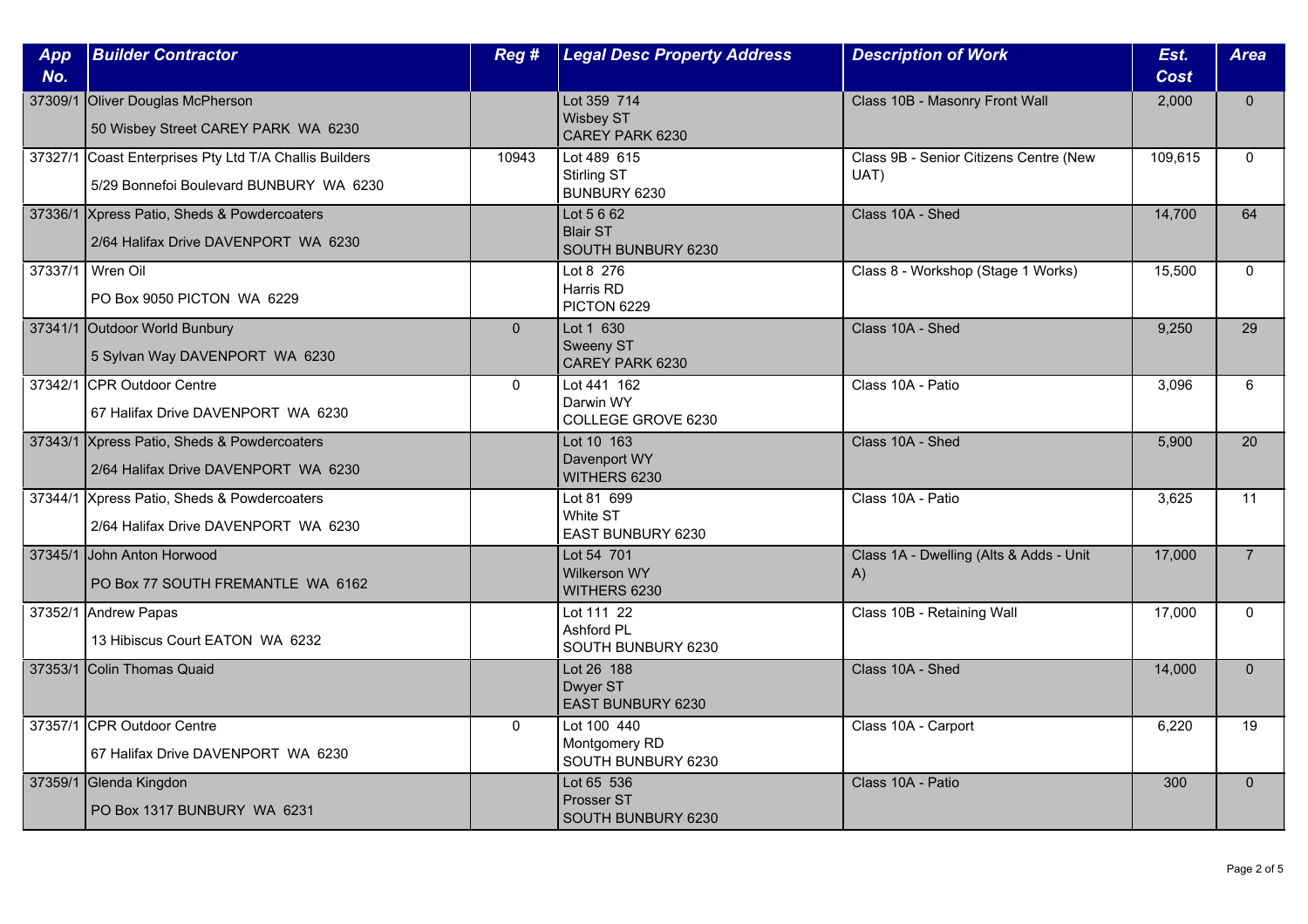| App     | <b>Builder Contractor</b>                       | Reg#                  | <b>Legal Desc Property Address</b>           | <b>Description of Work</b>              | Est.        | <b>Area</b>  |
|---------|-------------------------------------------------|-----------------------|----------------------------------------------|-----------------------------------------|-------------|--------------|
| No.     |                                                 |                       |                                              |                                         | <b>Cost</b> |              |
| 37362/1 | Jang Developments Pty Ltd T/A Changing Spaces   |                       | Lot 503 438                                  | Class 7B - Storage Shed                 | 41,900      | 163          |
|         | 3/2 Hensen Street DAVENPORT WA 6230             |                       | Monkhouse ST<br>DAVENPORT 6230               |                                         |             |              |
|         | 37363/1 Southern City Building Group            |                       | Lot 1066 714                                 | Class 10A - Patio (Carey Park Football  | 18,228      | 48           |
|         | 9 Richter Road DAVENPORT WA 6230                |                       | <b>Wisbey ST</b><br>CAREY PARK 6230          | Club)                                   |             |              |
|         | 37364/1 Scott Anthony Wallrodt                  | OB/0434/06            | Lot 67 200                                   | Class 10A - Shed                        | 16,500      | $\mathbf{0}$ |
|         | 21 Elizabeth Crescent SOUTH BUNBURY WA 6230     |                       | Elizabeth CR<br>SOUTH BUNBURY 6230           |                                         |             |              |
|         | 37365/1 Industry Maintenance Solutions          | 7995                  | Lot $4\overline{46}$                         | Class 10A - Patio & Carport             | 19.881      | $\Omega$     |
|         | 56 Strickland Street BUNBURY WA 6230            |                       | Beach RD<br>BUNBURY 6230                     |                                         |             |              |
|         | 37366/1 Geoffrey David Neaves                   |                       | Lot 122 672                                  | Class 10B - Swimming Pool Safety        | 3,500       | $\Omega$     |
|         | PO Box 1452 BUNBURY WA 6231                     |                       | <b>Vickery CR</b><br>SOUTH BUNBURY 6230      | <b>Barriers</b>                         |             |              |
|         | 37367/1 River Bay Pools                         |                       | Lot 122 672                                  | Class 10B - Swimming Pool               | 43,351      | $\Omega$     |
|         | <b>Address Not Supplied</b>                     |                       | <b>Vickery CR</b><br>SOUTH BUNBURY 6230      |                                         |             |              |
|         | 37370/1 Drew James Dunstan                      |                       | Lot 214 710                                  | Class 10A - Shed & Carport              | 19,500      | $\mathbf 0$  |
|         | 32 Windich Way CAREY PARK WA 6230               |                       | Windich WY<br>CAREY PARK 6230                |                                         |             |              |
|         | 37371/1 John Anton Horwood                      |                       | Lot 54 701                                   | Class 1A - Dwelling (Alts & Adds - Unit | 12,000      | $\Omega$     |
|         | PO Box 77 SOUTH FREMANTLE WA 6162               |                       | <b>Wilkerson WY</b><br>WITHERS 6230          | B)                                      |             |              |
|         | 37372/1 Alex Ross McDougall                     | 535 151 621 Lot 1 192 |                                              | Class 1A - Dwelling (Roof Re-Clad)      | 8,140       | $\Omega$     |
|         | 14 Karri Street BUNBURY WA 6230                 | 85                    | Ecclestone ST<br>CAREY PARK 6230             |                                         |             |              |
|         | 37374/1   Robert Dennis Morgan                  |                       | Lot 2 493                                    | Class 10A - Shed                        | 12,000      | $\Omega$     |
|         | 90 Beach Road BUNBURY WA 6230                   |                       | Parkdale AV<br>SOUTH BUNBURY 6230            |                                         |             |              |
|         | 37376/1 Outdoor World Bunbury                   | $\mathbf 0$           | Lot 143 592                                  | Class 10A - Shed                        | 12,500      | $\mathbf 0$  |
|         | 5 Sylvan Way DAVENPORT WA 6230                  |                       | Slee PL<br>WITHERS 6230                      |                                         |             |              |
|         | 37378/1 Perkins WA Pty Ltd T/A Perkins Builders | 8393                  | Lot 3 62                                     | Class 9B - Entertainment Centre         | 69,633      | $\Omega$     |
|         | 1 Hales Street DAVENPORT WA 6230                |                       | <b>Blair ST</b><br><b>BUNBURY 6230</b>       | (Cladding Removal/Replacement)          |             |              |
|         | 37379/1 Mark Bayliss                            |                       | Lot 9 40                                     | Class 10B - Brick Fence                 | 5,000       | $\mathbf{0}$ |
|         | 14 Barnes Crescent EAST BUNBURY WA 6230         |                       | <b>Barnes CR</b><br><b>EAST BUNBURY 6230</b> |                                         |             |              |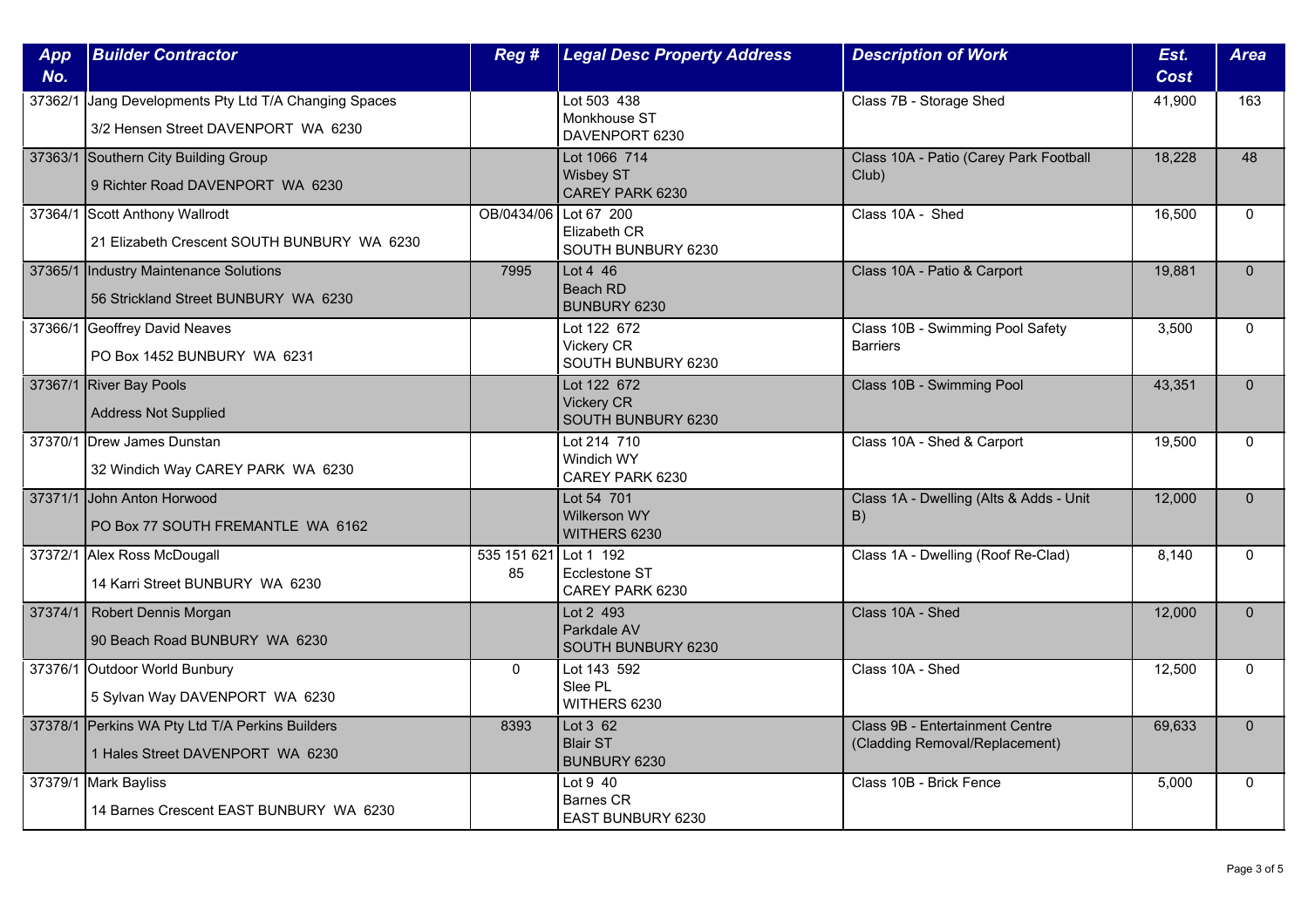| App<br>No. | <b>Builder Contractor</b>                                                                            | Reg #       | <b>Legal Desc Property Address</b>                  | <b>Description of Work</b>                                              | Est.<br>Cost | <b>Area</b>     |
|------------|------------------------------------------------------------------------------------------------------|-------------|-----------------------------------------------------|-------------------------------------------------------------------------|--------------|-----------------|
|            | 37381/1 TKL Contractors Pty Ltd<br>PO Box 6378 SOUTH BUNBURY WA 6230                                 |             | Lot 297 187<br>Dunstan ST<br>SOUTH BUNBURY 6230     | Class 10A - Patio                                                       | 5,966        | 14              |
|            | 37382/1 WA Building & Maintenance<br>230 Albany Highway ALBANY WA 6330                               | 103770      | Lot 2 32<br><b>Balliol CT</b><br>COLLEGE GROVE 6230 | Class 1A - Dwelling (2 Storey)                                          | 170,000      | 278             |
|            | 37383/1 Coast Enterprises Pty Ltd T/A Challis Builders<br>5/29 Bonnefoi Boulevard BUNBURY WA 6230    | 10943       | Lot 123 406<br>Mari CT<br>SOUTH BUNBURY 6230        | Class 1A - Dwelling (Alts & Adds)                                       | 355,750      | $\mathbf{0}$    |
|            | 37386/1 Dwane Kevan Hunt<br>21 Windich Way CAREY PARK WA 6230                                        |             | Lot 189 710<br>Windich WY<br>CAREY PARK 6230        | Class 10A - Carport                                                     | 7.000        | 15              |
| 37387/1    | Rainglen Corporation Pty Ltd<br>PO Box 1710 BUNBURY WA 6230                                          |             | Lot 118 601<br>Spencer ST<br>SOUTH BUNBURY 6230     | Class 10A - Non Habitable Garden<br>Room & Carport                      | 39,000       | 18              |
|            | 37388/1 TKL Contractors Pty Ltd<br>PO Box 6378 SOUTH BUNBURY WA 6230                                 |             | Lot 65 62<br><b>Blair ST</b><br>SOUTH BUNBURY 6230  | Class 10B - Swimming Pool & Pool<br>Safety Barriers & Class 10A - Patio | 32,510       | $\Omega$        |
|            | 37389/1 OCS Building Maintenance<br>PO Box 111 BELMONT WA 6984                                       | 12132       | Lot 47 123<br>Clarke ST<br>SOUTH BUNBURY 6230       | Class 1A - Dwelling (Alts & Adds)                                       | 41,142       | $\mathbf{0}$    |
|            | 37390/1 John Signorini<br>4 Maynard Parade GELORUP WA 6230                                           | 10544       | Lot 4 102<br>Carey ST<br>BUNBURY 6230               | Class 2 - Residential Apartment Fit Out<br>(Unit 1 & 2)                 | 70,000       | $\Omega$        |
|            | 37392/1 Azzure Pools & Spas<br>PO Box 1299 BUNBURY WA 6231                                           |             | Lot 360 515<br>Pimelia RD<br>GLEN IRIS 6230         | Class 10B - Swimming Pool & Pool<br><b>Safety Barriers</b>              | 19,100       | 32 <sup>2</sup> |
|            | 37395/1 CPR Outdoor Centre<br>67 Halifax Drive DAVENPORT WA 6230                                     | $\mathbf 0$ | Lot 160 180<br>Downing ST<br>CAREY PARK 6230        | Class 10A - Carport                                                     | 8,742        | $\mathbf{0}$    |
|            | 37396/1 ABN Residential WA Pty Ltd T/A Dale Alcock Homes<br>South West<br>PO Box 354 BUNBURY WA 6230 | 5409        | Lot 503 413<br><b>Mawson PL</b><br>WITHERS 6230     | Class 1A - Dwelling                                                     | 253,769      | 160             |
|            | 37397/1 Lenora Luciani<br>32 Wright Avenue SWANBOURNE WA 6010                                        |             | Lot 5 5 277<br>Harrison PL<br>BUNBURY 6230          | Class 10B - Retaining Wall & Brick<br>Fence (Unauthorised)              | 6,000        | $\mathbf{0}$    |
|            | 37398/1 Sally M Bonn<br>17 Dwyer Street EAST BUNBURY WA 6230                                         |             | Lot 322 188<br>Dwyer ST<br><b>EAST BUNBURY 6230</b> | Class 10B - Spa Pool Safety Barriers                                    | 5,000        | $\mathbf{0}$    |